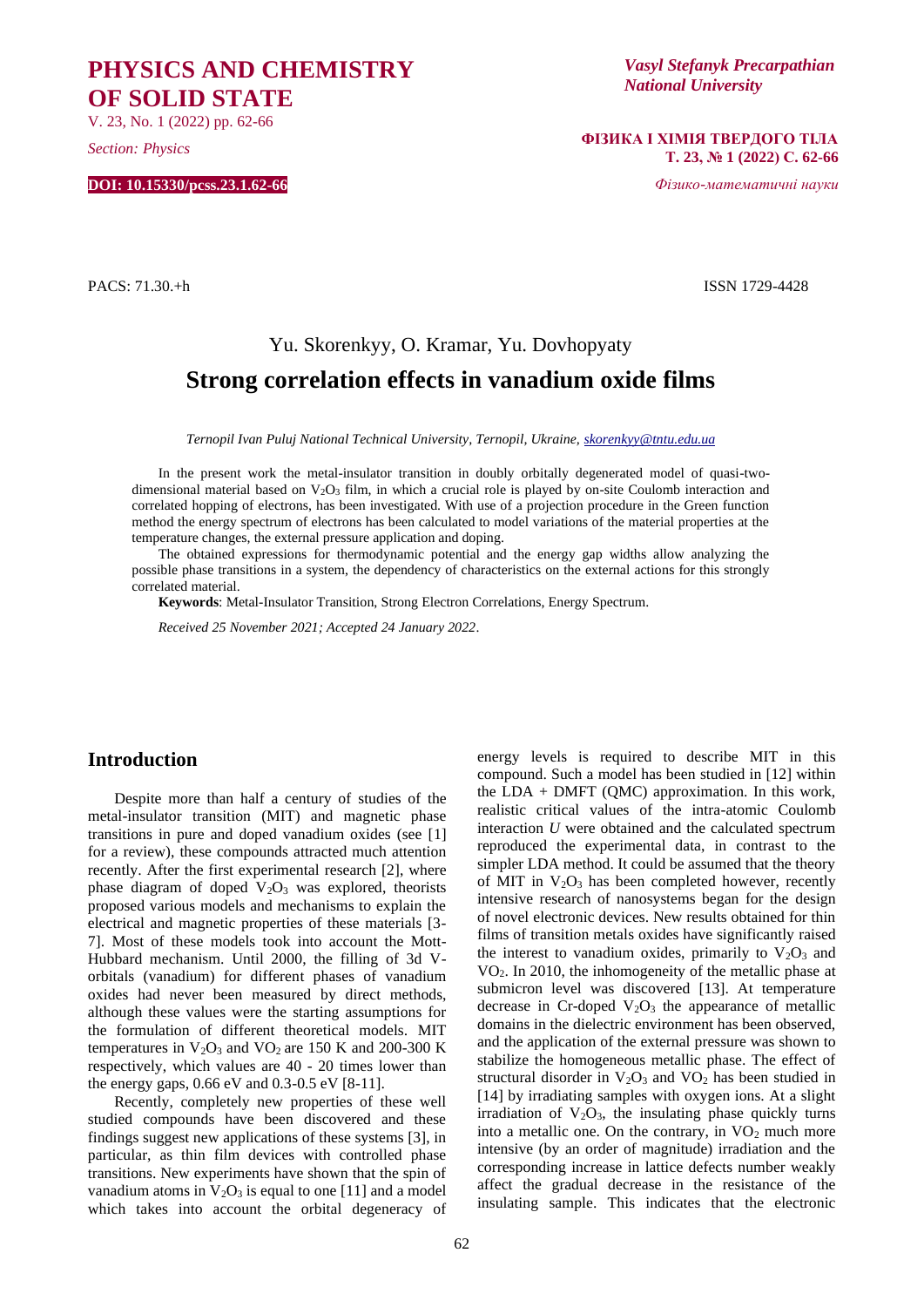correlations in  $V_2O_3$  are long-range (magnetic ordering) and in VO<sup>2</sup> these correlations are local (Mott-Hubbard ones). Note that MIT in  $VO<sub>2</sub>$  has never been attributed to the Mott-Hubbard mechanism because of the simultaneous structural phase transition. In an earlier experimental work [15] it was shown that in  $VO<sub>2</sub>$  during MIT a metallic phase appears first and only then a structural phase transition occurs. This can be considered a confirmation of the Mott-Hubbard character of MIT in VO<sup>2</sup> and an example proving that ultrafast spectroscopy allows new insights into the complex processes associated with MIT. Along with the experimental work, there were many theoretical studies attempting explanations of the new experimental features of MIT in vanadium oxides. For example, in [16] a modified degenerate Hubbard model is considered, which allows the study of MIT induced by an electric field. The paper shows the possibility of the existence of an intermediate metastable metal phase. We should single out the work [17] in which by the method of controlled epitaxial

deformation the intermediate electronic and optical properties of thin films of pure and chromium-doped  $V<sub>2</sub>O<sub>3</sub>$  have been stabilized in intermediate states between metallic and insulating phases (which is impossible to realize in bulk samples). In-plane lattice constant in this study has been tuned to control the properties of the material. These results open new prospects for the creation of electronic devices based on Mott-Hubbard narrow band systems.

## **I. The model Hamiltonian for vanadium oxide film**

We start from the partial case of the doubly orbitally degenerate model [18, 19] suitable for description of vanadium *d*-electron subsystem, which takes into account the essential peculiarities of narrow energy bands

$$
H = (E_d - \mu) \sum_{i\gamma\sigma} c_{i\gamma\sigma}^+ c_{i\gamma\sigma} + U \sum_{i\gamma} n_{i\gamma\uparrow} n_{i\gamma\downarrow} + U' \sum_{i\sigma} n_{i\alpha\sigma} n_{i\beta\overline{\sigma}} + (U' - J_H) \sum_{i\sigma} n_{i\alpha\sigma} n_{i\beta\sigma} +
$$
  
+  $\sum_{i\gamma\sigma} \left( t_{ij}(n, \overline{u}) + t_{ij}^a (n_{i\gamma\overline{\sigma}} + n_{j\gamma\overline{\sigma}}) + t_{ij}^b (n_{i\gamma\overline{\sigma}} + n_{j\gamma\overline{\sigma}}) \right) c_{i\gamma\sigma}^+ c_{i\gamma\sigma} + \sum_{\overline{q}f} \hbar \omega_f (\overrightarrow{q}) b_{\overline{q}f}^+ b_{\overline{q}f} + + \frac{1}{2} N V_0 C \overline{u}^2.$  (1)

The model energy parameters and the corresponding processes are illustrated by fig. 1. Oxygen atoms are not shown, however we note that electron hoppings between vanadium ions in  $V_2O_3$  lattice are mediated by the oxygen sites, so the hopping parameters implicitly include the overlapping of wave functions on V and O sites and can be affected by the structural disorder substantially. We use the standard notations of the second quantization approximation [20], with *c*-operators of creation and annihilation of an electron with spin *σ* at orbital *γ* (*α* or *β*) of a site, electron number operator  $n_{i\gamma\sigma} = c^+_{i\gamma\sigma} c_{i\gamma\sigma}$  and *b*-operators for creation and destruction of phonons. For the doubly degenerated band, three different electron correlation parameters are to be introduced [18], namely the intra-atomic Hubbard repulsion energy *U* of two electrons of different spins in the same orbital state, *U'* of two electrons of different spins in the different orbital states and the lowest in energy Hund's doublon with two electrons of same spin in the different orbitals having energy  $U'$ - $J_H$ , where  $J_H$  is Hund's rule coupling. Band hopping integral is concentration-dependent in consequence of taking into account the correlated hopping of electrons and two additional mechanisms of correlated hopping which are peculiar to doubly degenerated systems [18]. In distinction from the previously used models of electronic subsystem with orbital degeneracy, here we couple the electronic subsystem to the phonon one with straindependent hopping amplitude

$$
t_{ij}(n,u) = t_{ij} \left( 1 + \frac{BV_0}{2w} \overline{u} \right)
$$
 (2)

where  $2w$  is the unperturbed band width  $(w=z|t_k(n)|)$ , renormalized by correlated hopping processes [20], *B* is the characteristic constant for a particular compound and *V*<sup>0</sup> is the unit cell volume. Electron-phonon interactions play an important role in dynamics of strongly correlated electron systems, as revealed by studies of Hubbard-Holstein model. The system energy is to be minimized with respect to lattice parameters, thus the lattice elastic energy is to be taken into account as well (the last term in Hamiltonian).



**Fig. 1.** Two-dimensional lattice of V atoms with possible electronic configurations of a site and different hopping amplitudes, dependent on the site occupation.

The averaged value of the lattice strain *u* is to be calculated in a self-consistent way from the minimum of the Gibbs thermodynamic potential

$$
G = F + PV = F + NPV_0(1 + \overline{u}), \tag{3}
$$

where *F* denotes free energy. From the relation d*F*/d*u*=<d*H*/d*u*>, one has

$$
\langle \frac{\partial H}{\partial u} \rangle + NpV_0 = 0. \tag{4}
$$

Taking into account, that  $\alpha u = \tau p V_0$ , the equilibrium lattice strain is derived as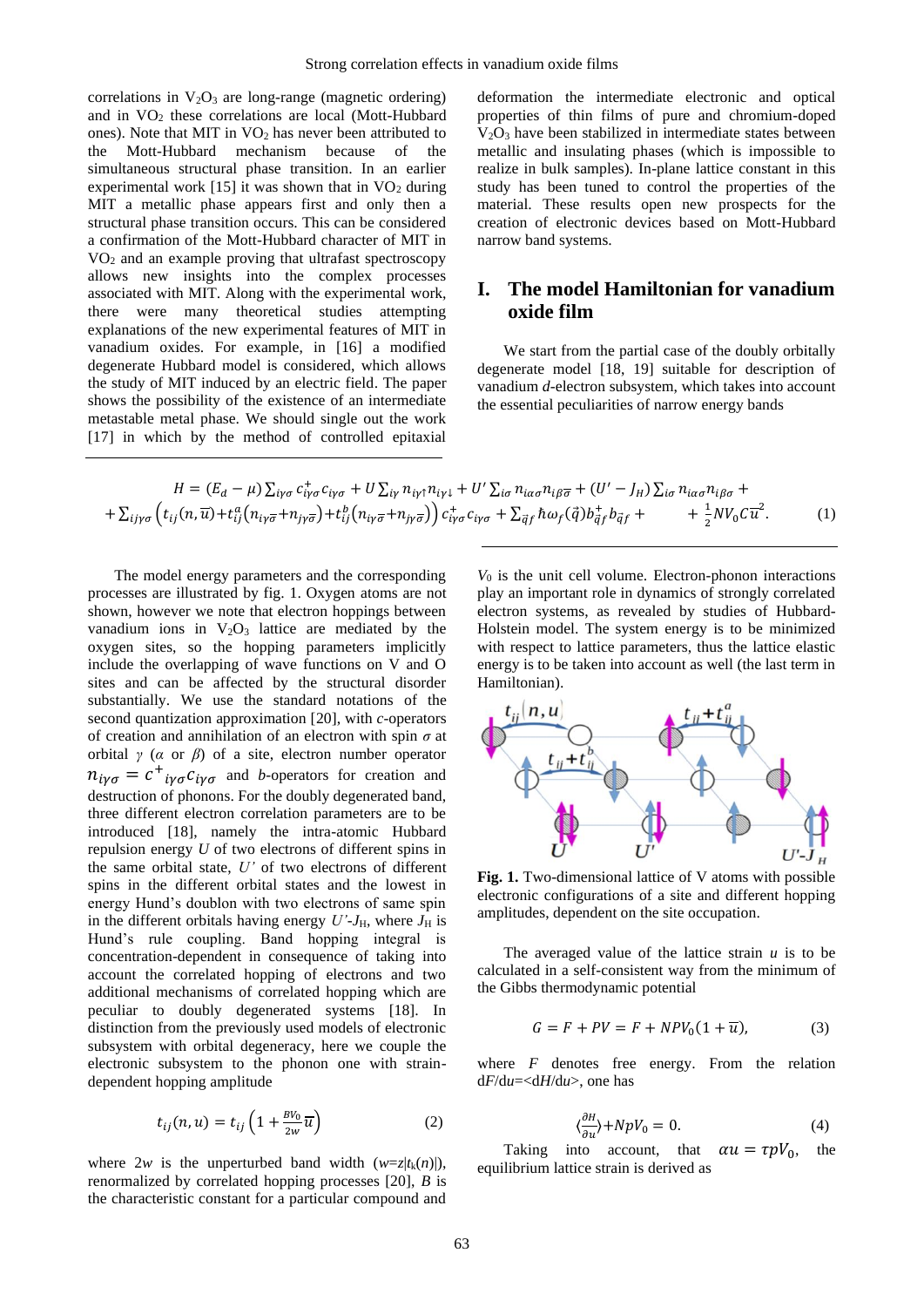$$
\overline{u} = -\frac{1}{v_0} \left( \frac{S}{N} \sum_{\vec{k}\gamma\sigma} \langle c_{\vec{k}\gamma\sigma}^{\dagger} c_{\vec{k}\sigma} \rangle + \frac{BV_0}{2w} \frac{1}{N} \sum_{\vec{k}\sigma} t_{\vec{k}} \langle c_{\vec{k}\gamma\sigma}^{\dagger} c_{\vec{k}\gamma\sigma} \rangle \right) - \frac{PV_0}{CV_0},\tag{5}
$$

where averages

$$
\langle c_{\vec{k}\gamma\sigma}^+ c_{\vec{k}\gamma\sigma}^- \rangle = \int_{-\infty}^{\infty} dE \, J(E) = \sum_{\vec{k}} \int_{-\infty}^{\infty} dE \, J_{\vec{k}}(E) \tag{6}
$$

are related to the single electron Green function spectral intensity  $J(E)$ . To study the strain-induced MIT we have to calculate Green functions and energy spectra for both paramagnetic metal (PM) state and antiferromagnetic insulator (AFI). Below, we restrict our consideration to the low-energy sector of the model, thus the higherenergy states of the lattice sites will be effectively excluded.

## **II. Results and discussion**

#### **2.1. Energy spectra for AFI and PM phases**

For calculation of the single electron Green function we use the standard approach of equation of motion

$$
E\langle\langle c_{p\gamma'\gamma}^{+}\rangle\rangle = \frac{\delta_{pp'}^{}}{2\pi} + \langle\langle c_{p'\gamma}^{+}\rangle\rangle \tag{7}
$$

in which a variant of the projection method [20] is used to obtain a closed system of equation

$$
\left[c_{p\gamma\uparrow};\sum_{ij\gamma\sigma}t_{ij}^{ef}c_{i\gamma\sigma}^{+}c_{i\gamma\sigma}\right]=\sum_{l}\ \varepsilon_{pl}c_{l\gamma\uparrow}+\sum_{l}\ \xi_{pr}c_{r\gamma\uparrow}\ \ (8)
$$

and the hopping terms are transformed in the mean-field ideology

$$
t_{ij}^{ef} = t_{ij}(n,\overline{u}) + 2t_{ij}^a n_{\overline{\gamma}\sigma} + 2t_{ij}^b n_{\gamma\overline{\sigma}} \tag{9}
$$

Here  $t_{ij}^{ef}$  is the effective concentration- and straindependent hopping amplitude introduced to enable the projection coefficients  $\varepsilon_{nl}$ ,  $\xi_{nr}$  calculation by the method of work [20]. The reason for applying the above projection procedure is the following. In  $V_2O_3$  the transition from the high-temperature PM phase to the low-temperature AFI phase is accompanied by onset of alternating sublattices with opposite majority spin projections (their sites are shown as open or shaded circles in Fig. 1). The inverse transition can be induced by either the external pressure application or the chemical doping. Therefore, the physically distinct processes of electron hoppings from one of the two possible orbital states (shown as arrows of different colors in Fig. 1) to the corresponding orbital of the nearest neighboring site in a  $V_2O_3$  film (with the opposite majority spin orientation) or to the next-nearest-neighbor (with the parallel majority spin orientation) are to be represented by different projection coefficients [21, 22]. To calculate the chemical potential we fix the electron concentration

$$
\frac{1}{N}\sum_{i\gamma}\big(\langle c_{i\gamma\uparrow}^+c_{i\gamma\uparrow}\rangle + \langle c_{i\gamma\downarrow}^+c_{i\gamma\downarrow}\rangle\big) = n. \tag{10}
$$

Finally, the quasiparticle energy spectrum below the transition temperature is

$$
E_{1,2}^{\gamma\sigma} = -\mu + \frac{1}{2}(U' - J_H)n_{\overline{\gamma}\sigma} + \frac{1}{2}\varepsilon_{\vec{k}} + \frac{1}{2}\zeta_{\vec{k}} + \frac{1}{2}\sqrt{\left((U' - J_H)n_{\gamma\sigma} + \varepsilon_{\vec{k}} + \zeta_{\vec{k}}\right)^2 + 4\varepsilon_{\vec{k}}\zeta_{\vec{k}}}.
$$
 (11)

When under an external action the energy gap closes, for the metallic paramagnet the band spectrum becomes

$$
E^{\gamma\sigma} = -\mu + \frac{1}{2}(U' - J_H)n_{\overline{\gamma}\sigma} + t_{\overline{k}}^{ef}(n, \overline{u}).
$$
 (12)

In the metal-insulator transition point the energy spectrum, sublattice magnetizations, magnetic susceptibilities, conductivities all change, however in this study we just check the viability of the approach and investigate the conditions for the energy gap closure, leaving more detailed discussion for the forthcoming researches.

#### **2.2. Lattice strain and the metal-insulator transition**

Lattice contraction under the external pressure application or at chemical doping appears to be essential to switch the transition, which changes both the conducting characteristics and the magnetic nature of the compound. For numerical calculation, the model rectangular electronic density of states has been used to speed up calculations, though more realistic DOS's are available for such quasi-two-dimensional systems. This restriction, however, does not undermine the soundness of our conclusions as the gap criterion is used to detect the transition point, which is quite insensitive to the DOS form [23].

Lattice strain  $u$  is found to depend weakly on the variation of the applied pressure and exponentially increase close to the transition point. Nevertheless, even a small variation of the lattice constant may trigger the transition and completely rebuild the single electron energy spectrum.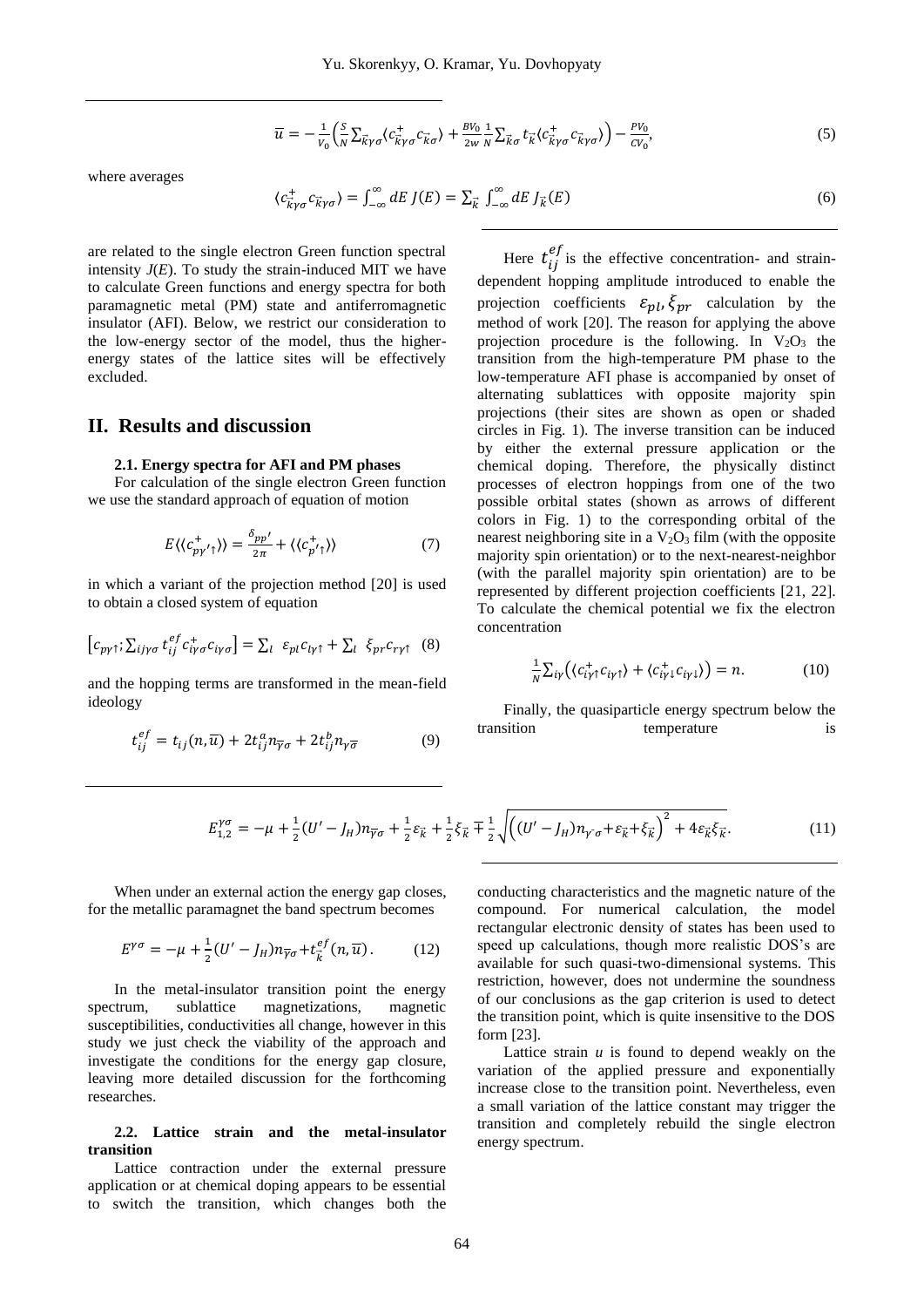

**Fig. 2.** Lattice strain as a function of the applied external pressure. The upper curve (dashed black one) corresponds to  $pV_0/w=2$  and the lower one (shown by the solid red line) is built for  $pV_0/w=2.1$ .



**Fig. 3.** The temperature dependences of the energy gap in spectrum. The upper curve corresponds to  $pV_0/w=2$ , the middle one corresponds to  $pV_0/w=2.05$  and the lower one – to  $pV_0/w=2.1$ .

The temperature dependences of the energy gap in the spectrum are shown in Figure 3 for close values of the external pressure. One can see that our approach allows us to reproduce three different regimes. The upper curve corresponds to the antiferromagnetic state with an energy gap; the middle one corresponds to the transition and the lower curve (with negative values which mean that no gap in the spectrum is present) corresponds to the metallic paramagnet state.

In Fig.5, the constructed phase diagram of the antiferromagnetic insulator (AFI) to the paramagnetic metal (PM) transition is shown, with wide boundaries of the transition region due to the uncertainty of the experimental findings for the model parameters we have used. For comparison, the experimental phase diagram of work [24] is given in Fig.4. One can see the qualitative agreement of PM/AFI phase boundaries on those diagrams.



**Fig. 4.** Experimental phase diagram from work [24].



**Fig. 5.** AFI/PM phase boundaries calculated within the considered model.

#### **Conclusions**

In the doubly degenerated model of strongly correlated electron system the projection procedure allows to describe metal-insulator transitions as well as stabilization of magnetic orderings in the generalized Hubbard model (with electron-hole asymmetry). There is an important distinction of the present model from the non-degenerated one, namely, the lowest in energy doublon configuration is the Hund's spin triplet, which considerably reduces the energy benefit of having the alternate antiferromagnetic lattices if the hopping is intensified at increasing temperatures.

Our results support the findings of paper [18] which open new prospects for use of strain engineering to design novel electronic devices. The phase diagram allows the qualitative explanation of the transition, therefore the proposed model may serve as a basis for more detailed studies.